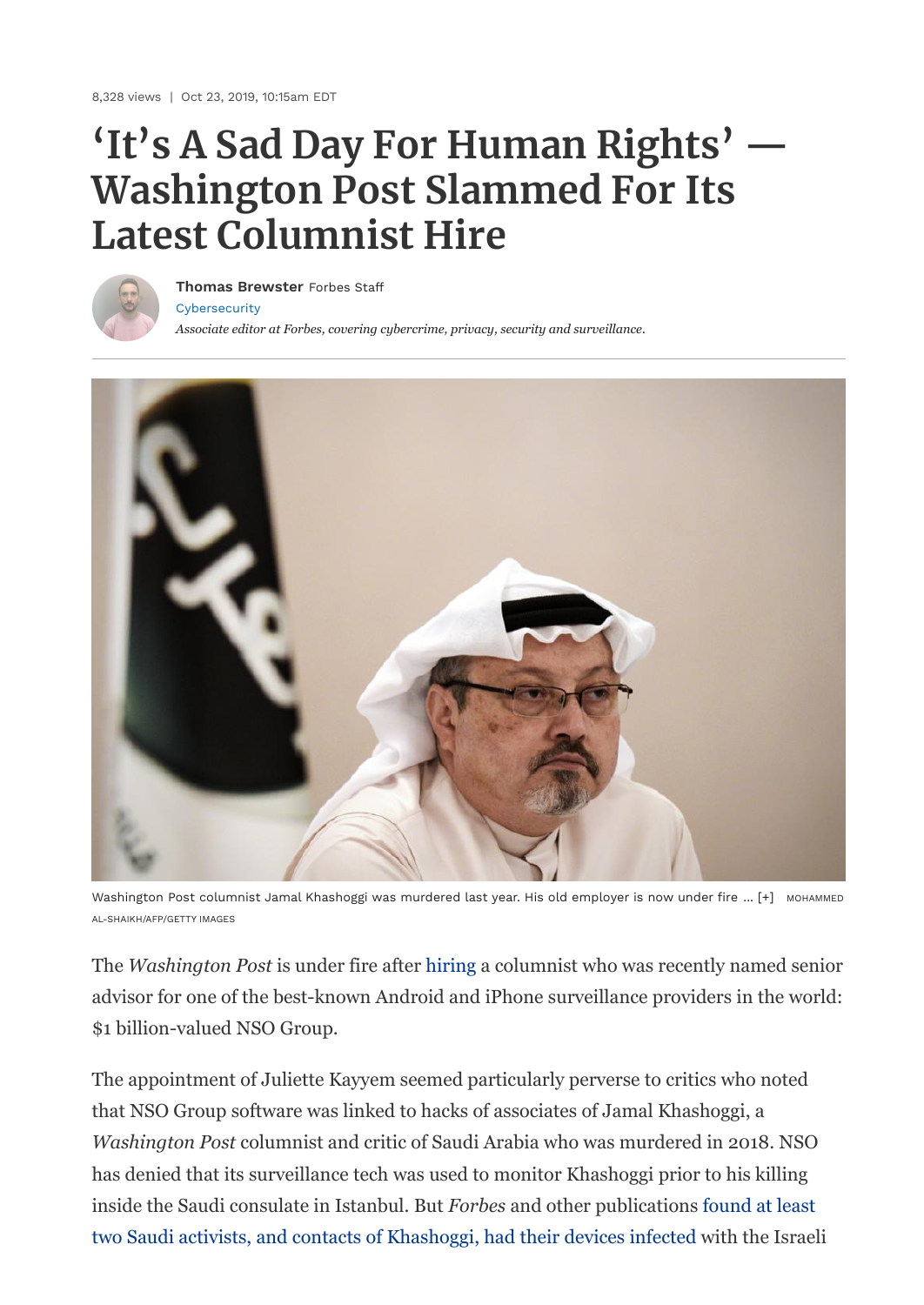firm's spyware. NSO didn't confirm or deny those technical links at the time and didn't comment Wednesday.

"It is a sad day for human rights, a deeply disturbing irony in the wake of Khashoggi's execution, and a public relations victory for NSO Group, to have the *Washington Post* hire someone sitting on their advisory board," said Ron Deibert, director of the University of Toronto-based Citizen Lab. Deibert's organization has been tracking attacks on the civil rights, journalist and legal community by NSO software. Most recently, a prominent Moroccan activist, Maati Monjib, [claimed his iPhone had been targeted with NSO tools](https://www.forbes.com/sites/thomasbrewster/2019/10/09/moroccan-activist-says-nsos-elite-spy-tools-hacked-his-iphone/) as part of a persistent surveillance campaign on him, which he believes is being perpetrated by the Moroccan government, which is yet to comment.

 $\lambda$ 

## **Most Popular In:** [Cybersecurity](https://www.forbes.com/cybersecurity)

**[Warning—Apple Suddenly Catches TikTok Secretly Spying On Millions Of iPhone Users](https://www.forbes.com/sites/zakdoffman/2020/06/26/warning-apple-suddenly-catches-tiktok-secretly-spying-on-millions-of-iphone-users/) [Anonymous Hackers Target TikTok: 'Delete This Chinese Spyware Now'](https://www.forbes.com/sites/zakdoffman/2020/07/01/anonymous-targets-tiktok-delete-this-chinese-spyware-now/) [WhatsApp And Messenger May Link Up To Beat New Apple And Google Updates](https://www.forbes.com/sites/zakdoffman/2020/07/06/whatsapp-and-messenger-may-link-up-to-beat-new-apple-and-google-updates/)**

The *Washington Post* defended its move, saying Kayyem was only employed by NSO to "implement a governance framework to ensure the company was in alignment with UN Guiding Principles on Business and Human Rights. These principles are part of an international effort to ensure that companies—particularly those in intelligence and cyber spaces—perform due diligence and have standards of review."

"She has no involvement with day-to-day management of the company. Her work is limited to providing guidance on the compliance principles."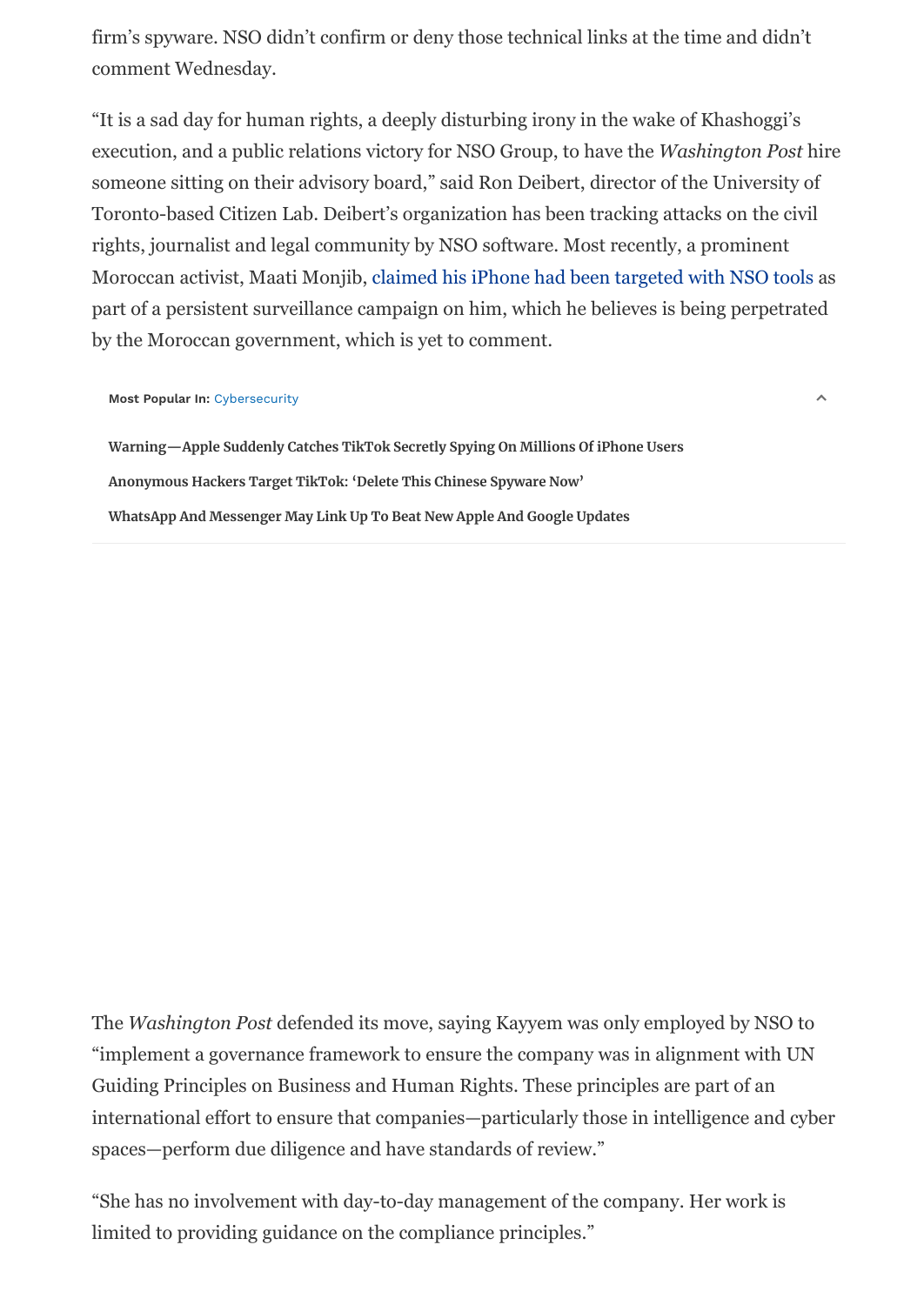But Deibert was skeptical that the *Washington Post* had verified NSO's claims of improved ethical standards "before effectively parroting their statements publicly."

A spokesperson for NSO said it sought Kayyem's guidance "to help the company enhance its policies and guidelines that would balance the vital needs of governments to counter terrorism and crime while protecting other fundamental human rights, such as freedom of expression. With Juliette's counsel, we established new human rights governance, whistleblower and transparency standards."

Kayyem had not responded to a request for comment and had not issued a public statement at the time of publication. Outside of the NSO stint, she's been a high-profile voice in the security world. Previously, she was President Barack Obama's assistant secretary for intergovernmental affairs in the Department of Homeland Security. She's currently a professor at Harvard's Kennedy School of Government.

NSO also brought in other big names like former Pennsylvania governor Tom Ridge, the first U.S. Secretary of Homeland Security, and Gèrard Araud, former French ambassador to the U.S., to help guide its human rights policy.

**UPDATE:** On Friday October 25, Kayyem announced she was backing down from the role voluntarily, saying she didn't want to be a distraction for the paper.

*Follow me on [Twitter](https://www.twitter.com/iblametom). Check out my [website](https://www.forbes.com/sites/thomasbrewster/). Send me a secure [tip.](https://www.forbes.com/tips/)* 



**Thomas [Brewster](https://www.forbes.com/sites/thomasbrewster/)**

I'm associate editor for Forbes, covering security, surveillance and privacy. I've been breaking news and writing features on these topics for major publications since… **Read More**